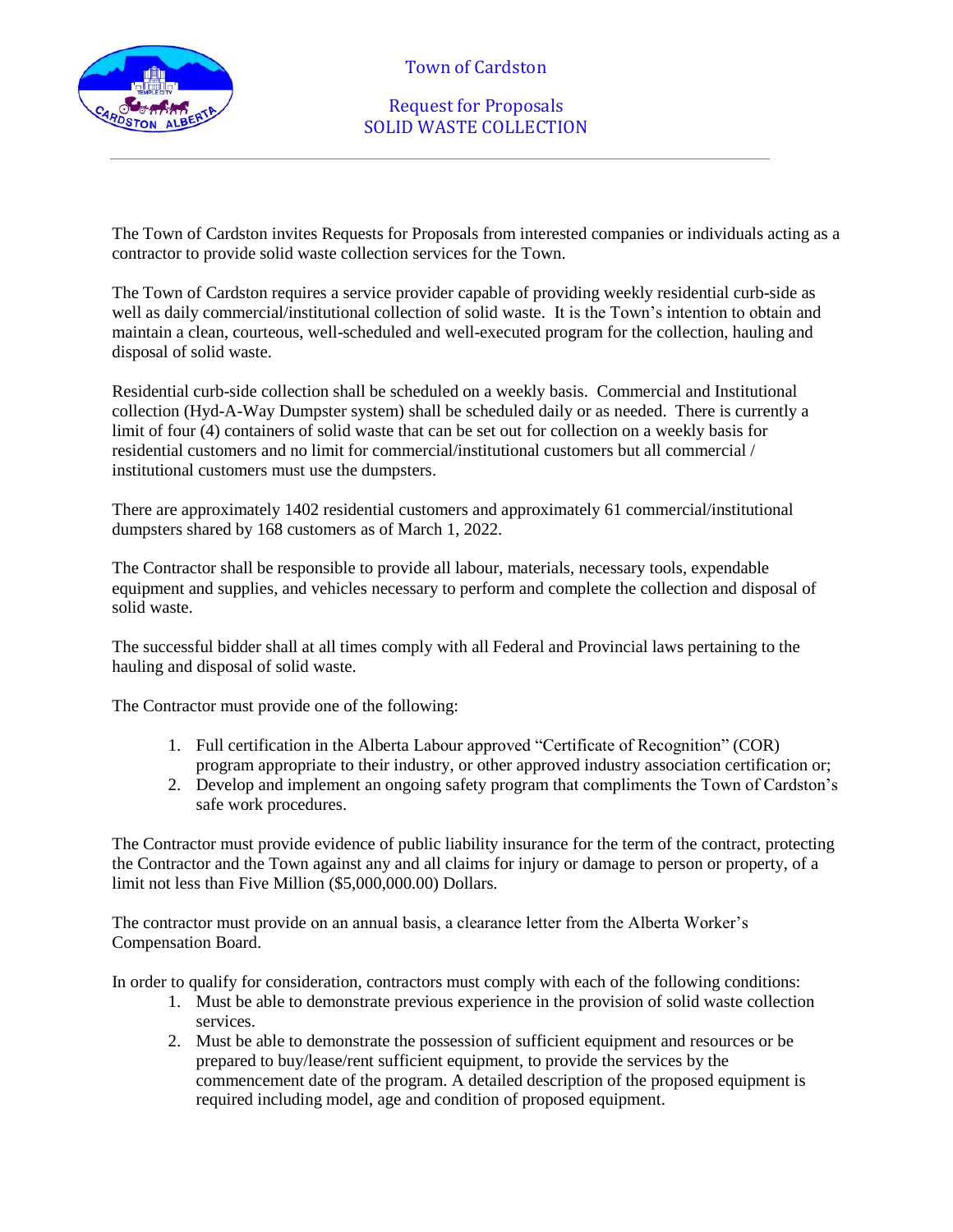

# Request for Proposals SOLID WASTE COLLECTION

3. Must be able to satisfactorily demonstrate the ability to provide local program administration and day to day supervision of the operations including staffing if the proponent is unable to attend to duties on any given day.

The Town is requesting bids on a 5 year contract. The Town will entertain the negotiation of a mutual extension up to an additional 1 year. The proponent shall outline separately the costs for the additional year.

Proponents shall also outline the proposal the fee for service on an annual basis including any proposed annual adjustments.

The contract for services shall become effective on **June 1, 2022** and shall remain in force through **May 31, 2027** subject to annual review and mutual extension.

Please submit proposals via email, fax or in person to:

Mr. Brandon Jensen Director of Engineering and Public Works Town of Cardston Box 280 67 3rd Avenue West Cardston Alberta TOK OKO

Email: [brandon@cardston.ca](mailto:brandon@cardston.ca) Phone: (403) 653-3366 Fax: (403) 653-2499

Deadline for submission of RFP's will be **12:00 noon on May 13, 2022** 

The Town of Cardston has sole and unfettered discretion in the acceptance, review, evaluation and selection of any and all responses received.

Signature of Witness Signature of Respondent Representative Name of Witness Respondent Representative Name and Title Date: I have authority to bind the respondent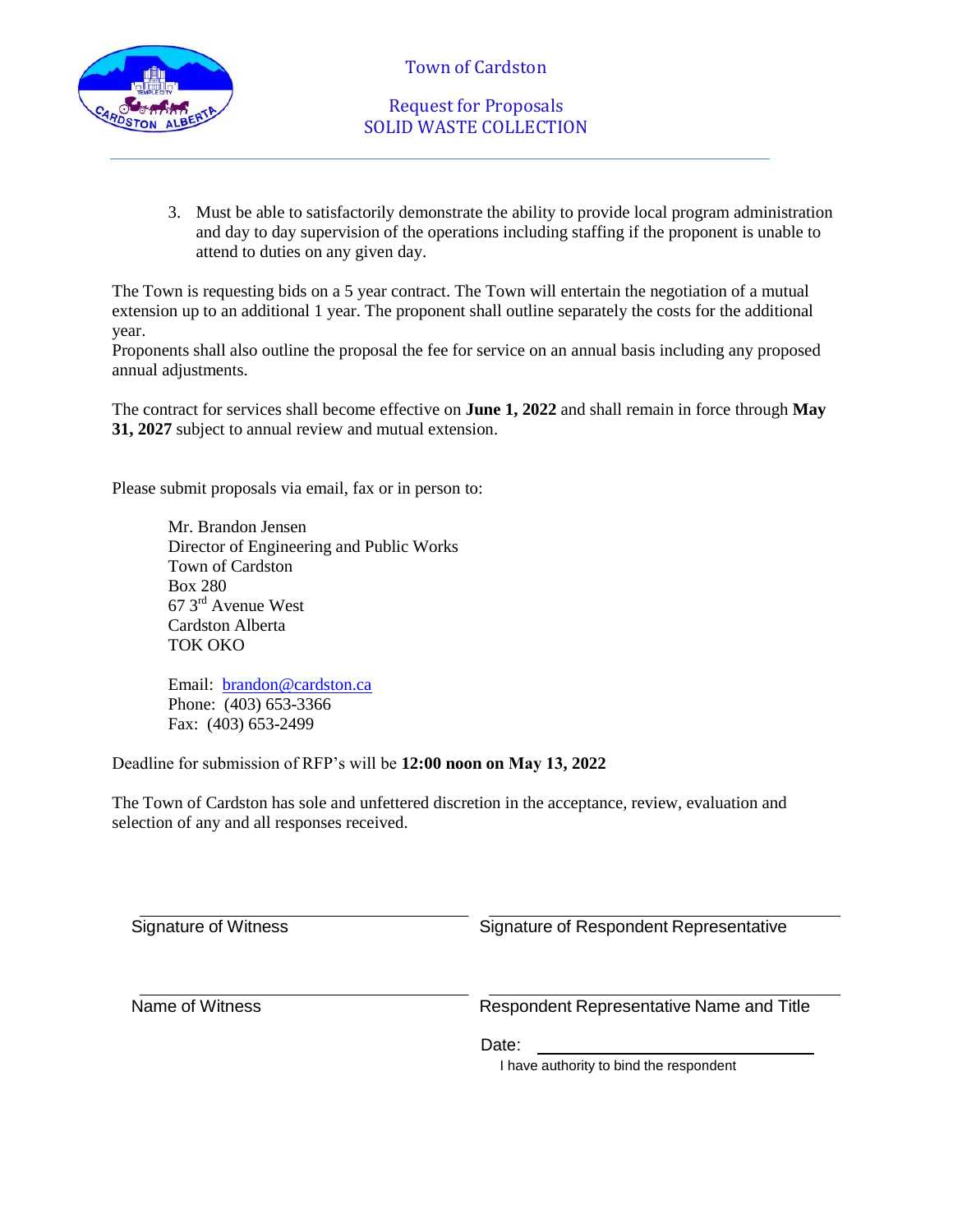

# Request for Proposals SOLID WASTE COLLECTION

## **APPENDIX A – CONTRACTOR QUESTIONNAIRE FORM**

### **Years of Experience**

State the number of years' experience providing similar services to the project. Premised and the project.

#### **Relevant Experience and References**

List relevant projects that demonstrate the respondent's experience in the last five years. Relevant Experience provided should include the personnel listed below. Attach additional sheets as required.

| <b>Project Reference One</b>  |                |  |
|-------------------------------|----------------|--|
| Client / Company Name:        |                |  |
| Representative for the        | Phone No.      |  |
| Client:                       | Email Address: |  |
| Project Location:             |                |  |
| Nature / Scope of Work:       |                |  |
| <b>Contract Dollar Value:</b> |                |  |
| Date and Length of Project:   |                |  |

| <b>Project Reference Two</b>      |                |  |
|-----------------------------------|----------------|--|
| Client / Company Name:            |                |  |
| Representative for the<br>Client: | Phone No.      |  |
|                                   | Email Address: |  |
| <b>Project Location:</b>          |                |  |
| Nature / Scope of Work:           |                |  |
| <b>Contract Dollar Value:</b>     |                |  |
| Date and Length of Project:       |                |  |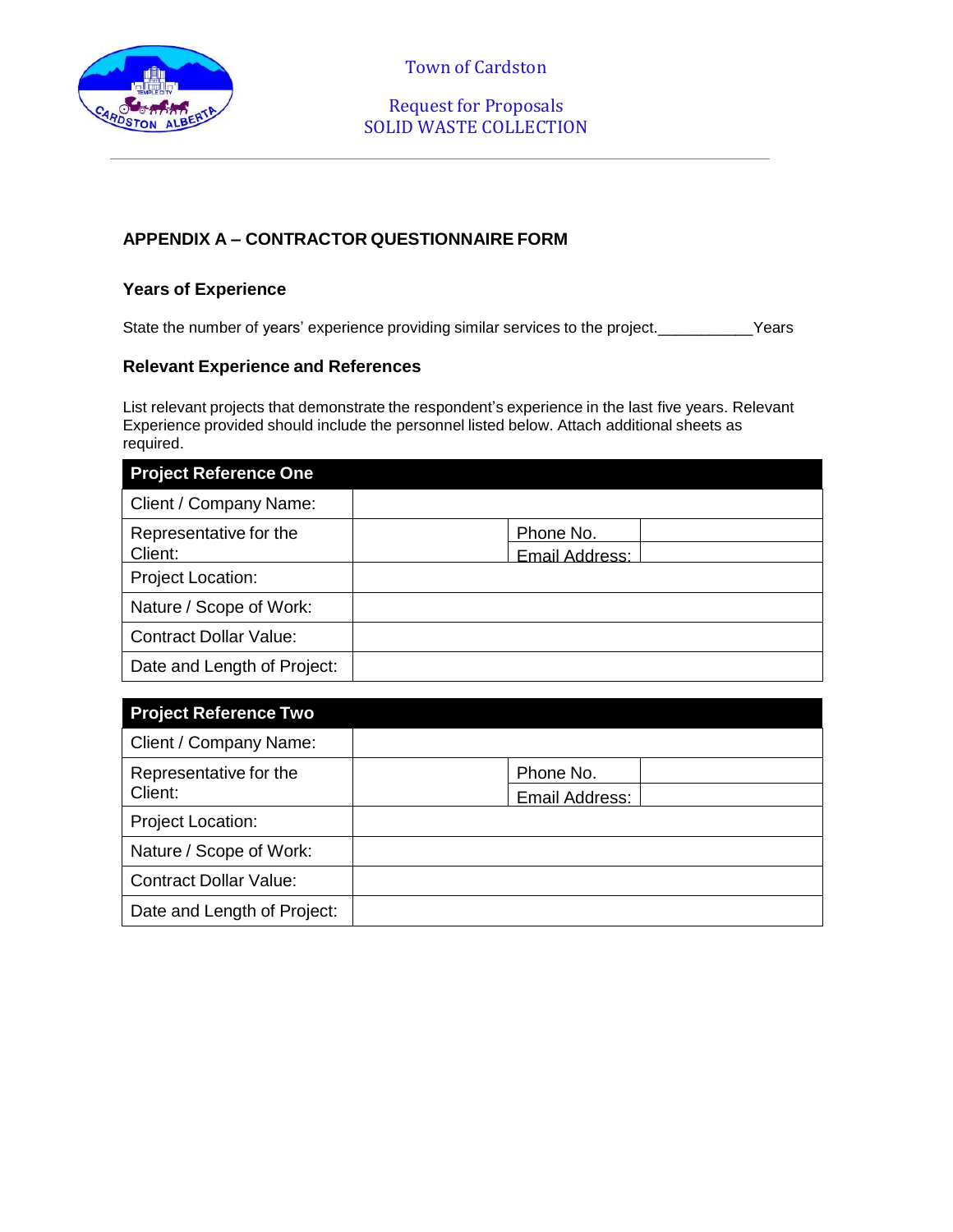

## Request for Proposals SOLID WASTE COLLECTION

### **Key Personnel**

Identify all key personnel proposed for this project.

| Personnel | <b>Position Description</b> |  |
|-----------|-----------------------------|--|
|           |                             |  |
|           |                             |  |
|           |                             |  |

### **Equipment**

Respondents should provide details of proposed equipment to carry out the scope of work and provide the deliverables. Details of preventative maintenance programs to ensure well maintained fleet should also be provided. Attach additional sheets as necessary.

#### **Contingency Plan**

Respondents should attach details of their contingency plan that includes the following details:

- a) Plan to ensure that operations will continue in case of employee no show, equipment failure, or other unforeseen circumstances.
- b) Identification of challenges or risks and provide details of strategies for managing or mitigating.
- c) Identification of other preventative controls in place to ensure uninterrupted service.